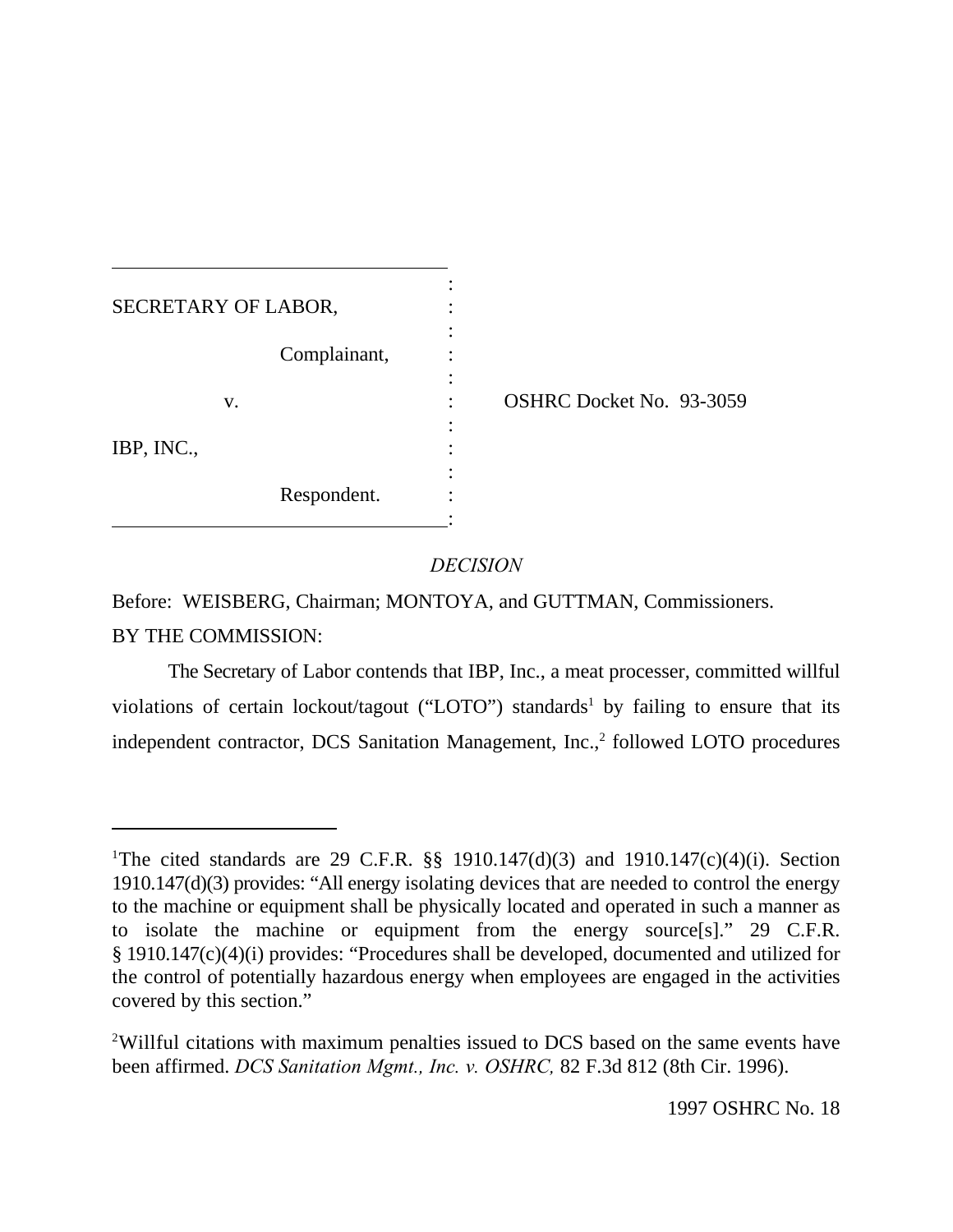during nightly cleanings of meat processing machinery at IBP's plant in Madison, Nebraska.<sup>3</sup> At issue is whether IBP may be held responsible for the violations that DCS employees created<sup>4</sup> and whether those violations were willful. For the reasons stated below, we find that IBP was responsible, although we also find that the violations were not willful.

## **I. Background**

IBP's contract with DCS required DCS to "implement safe practices and procedures in order to prevent injuries to its employees" and provided that IBP could terminate the contract on one week's notice if DCS did not comply with IBP's safety policy.<sup>5</sup> The contract also provided that IBP could bar entrance to DCS employees "at any time . . . in IBP's sole discretion."<sup>6</sup>

DCS' activities received relatively close scrutiny from IBP. IBP instructed its personnel to stop any DCS employee who was in danger and report the episode to a DCS supervisor. IBP expected DCS employees to obey stop commands and expected DCS supervisors to correct reported problems. IBP also instructed its personnel to report any unsafe DCS practices and LOTO program violations by IBP supervisors. IBP's management meetings and staff meetings regularly included discussion of DCS' LOTO practices, and

<sup>&</sup>lt;sup>3</sup>DCS removed bone, fat, and other waste products from IBP's machines for cutting, deboning, and other operations.

<sup>&</sup>lt;sup>4</sup>The citation was issued following an inspection of IBP's plant in early 1993 after a DCS employee was killed as he removed debris from the loin saddle table that was energized and running. The employee "removed a barrier guard and then failed to lock out the machine." No IBP personnel were present or exposed. In 1990, before IBP contracted out the cleaning, the same machine was involved in the death of an IBP employee.

<sup>&</sup>lt;sup>5</sup>IBP Plant Manager Milton Bailey indicated that any termination "would have had to come through corporate purchasing."

<sup>&</sup>lt;sup>6</sup>Despite this language, the parties have stipulated that "IBP personnel believed they had no authority to suspend DCS employees from work."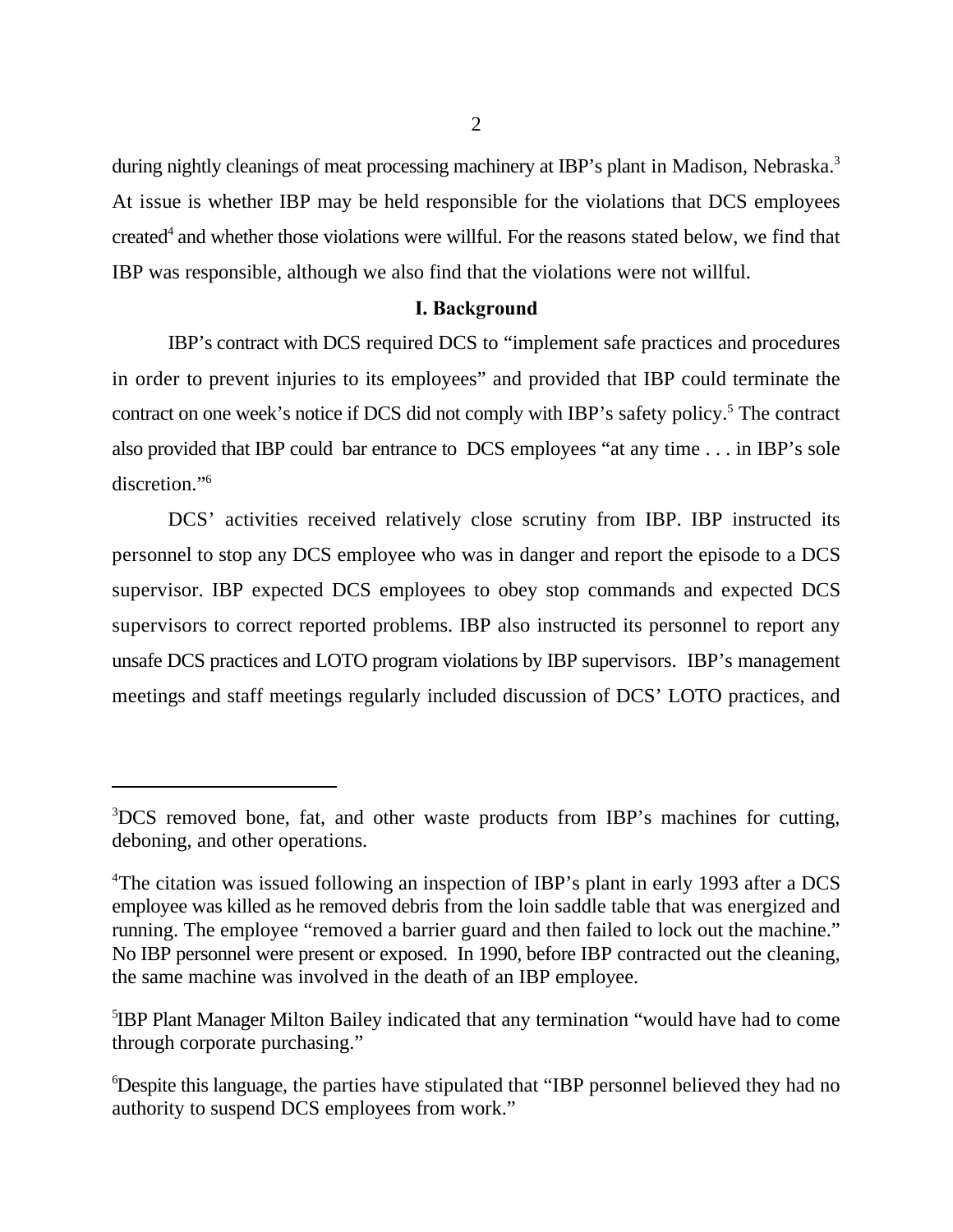attendees were reminded to ensure that DCS LOTO violations were reported to DCS supervisors.

There were numerous instances of DCS' failure to comply with LOTO that IBP managers observed, stopped, and reported.<sup>7</sup> IBP Safety Director Steve Jarchow observed DCS employees walking on moving tables while hosing them, standing or riding on a moving ham table to clean an overhead conveyor, and hand-scrubbing machinery that was only shut off, not locked out. IBP Maintenance Supervisor Ervin Brabec saw approximately two DCS LOTO violations per week in 1990-93. The employees that Brabec supervised also reported DCS LOTO violations "[p]retty much" over the whole of 1990-93. IBP Product Control Manager Doug Simmons testified that, "[e]arly in 1990, the [LOTO] violations were quite numerous, almost daily, if not several times per hour" and that he observed DCS LOTO violations "a couple times a day." "On numerous occasions, I observed DCS employees . . . reaching into tables [and] conveyors that were running, using fat augers as ladders to crawl up to the upper floors, riding on tables that were moving, [and] jumping across tables that were moving." On three occasions, he observed DCS employees get their hands caught in moving belts.

One of these hand-in-belt incidents occurred one-to-two weeks before the fatality in this case. Simmons was conducting a quality control inspection with a DCS supervisor, when a DCS employee, in obedience to the DCS supervisor's order to fix a cleaning deficiency that Simmons had pointed out, stuck his hand into the moving belt after his supervisor turned his back. Simmons reported this incident to the DCS supervisor who was standing there, to DCS Manager Tobin Schacher, and to his own superiors, including IBP Corporate Director Paul Connor at IBP's headquarters in Dakota City, Nebraska. IBP Safety

 $\mu$ <sup>7</sup>However, one IBP manager testified that DCS employees had refused to stop in response to his commands (responding with "You can't tell me what to do," "I don't have to," and unspecified obscenities). Another IBP manager testified that he did not always report the violations to his own supervisors inasmuch as "[n]othing seemed to get done."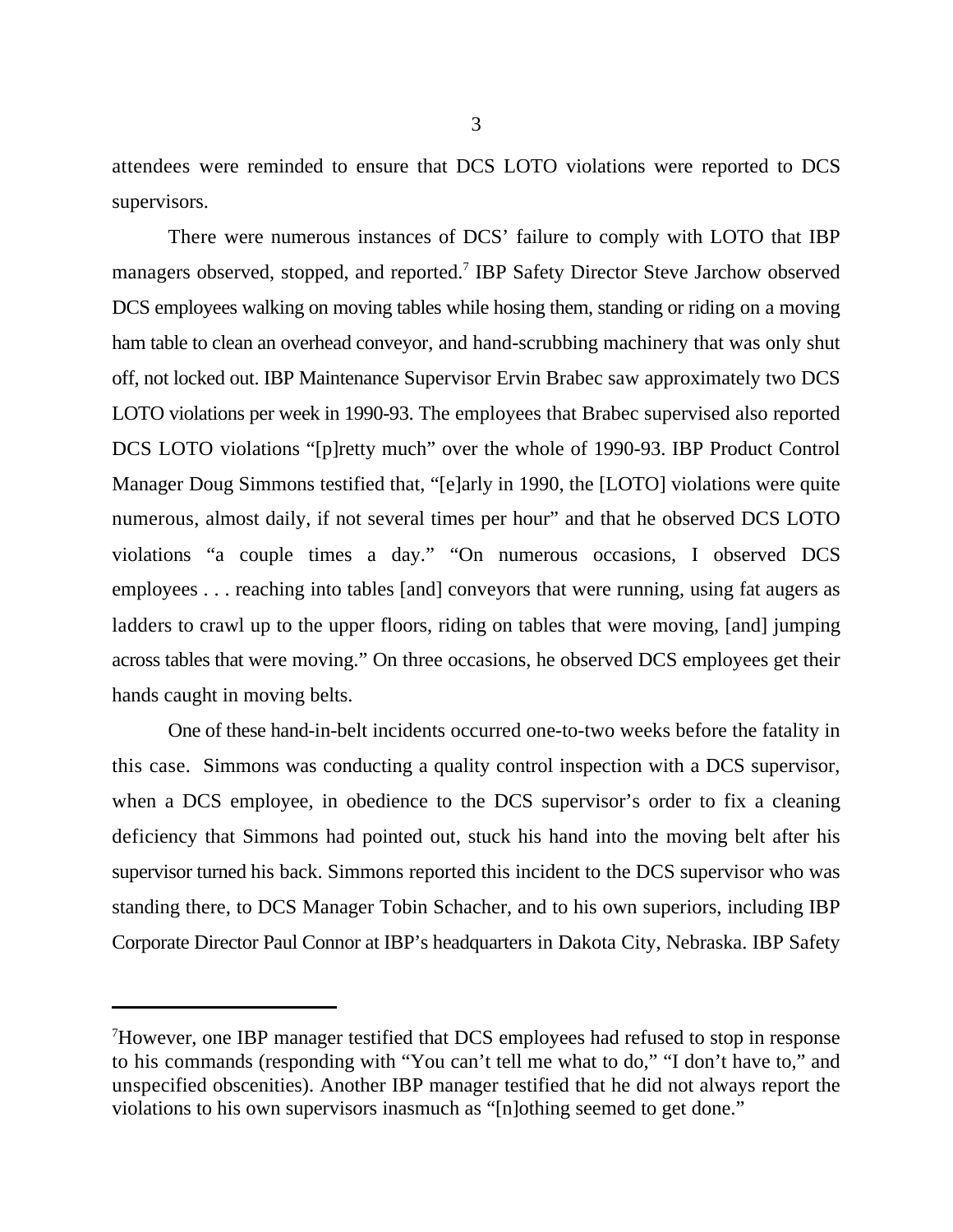Director Jarchow then sent a memo to DCS Manager Tobin Schacher advising him to review LOTO procedures with his employees because "[n]o employee shall expose any body part to points of operation or zones of danger during clean-up activities." Also, IBP Plant Manager Milton Bailey, who held meetings with DCS "on an as-needed basis" and had "a couple" regarding LOTO, met with DCS Manager Schacher following this incident and obtained his assurance that DCS would comply with LOTO. Bailey also testified that IBP's engineer and safety director "encouraged" DCS to adhere to the LOTO program.

### **II. Discussion**

Under Commission precedent:

[A]n employer is responsible for [the] violations of other employers [to which the other employers' employees alone are exposed] where it could be reasonably expected to prevent or detect and abate the violations *due to its supervisory authority and control over the worksite*. Liability under [this] test does not depend on whether the [cited] employer actually created the hazard or has the manpower or expertise to itself abate the hazard.

*Red Lobster Inns of America, Inc.*, 8 BNA OSHC 1762, 1763, 1980 CCH OSHD ¶ 24,636, p.  $30,220$  (No.  $76-4754$ , 1980) (emphasis added) (case cite omitted).<sup>8</sup> The key to the Commission's holding in *Red Lobster* was the recognition that "[t]he safety of all employees can best be achieved if each employer at multi-employer worksites . . . abate[s] hazardous conditions under its control . . . ." *Harvey Workover, Inc.*, 7 BNA OSHC 1687, 1689, 1979 CCH OSHD ¶ 23,830, p. 28,909 (No. 76-1408, 1979). An employer who has control over

<sup>&</sup>lt;sup>8</sup>While IBP argues to the contrary, the fact that DCS was the employer of the exposed employees does not relieve IBP of responsibility as the worksite-controlling employer. Nor do the cases on which IBP relies absolve worksite-controlling employers, either explicitly or implicitly. In fact, in *MLB Indus., Inc.,* 12 BNA OSHC 1525, 1527-28 & n.5, 1984-85 CCH OSHD ¶ 27,408, p. 35,510 & n.5 (No. 83-231, 1985), where the Commission held that a company which only supplied employees to the general contractor was not the employer of the employees, the Commission stated that "a general contractor . . . by reason of its general supervisory authority, may be responsible for hazardous conditions to which a subcontractor's employees have access."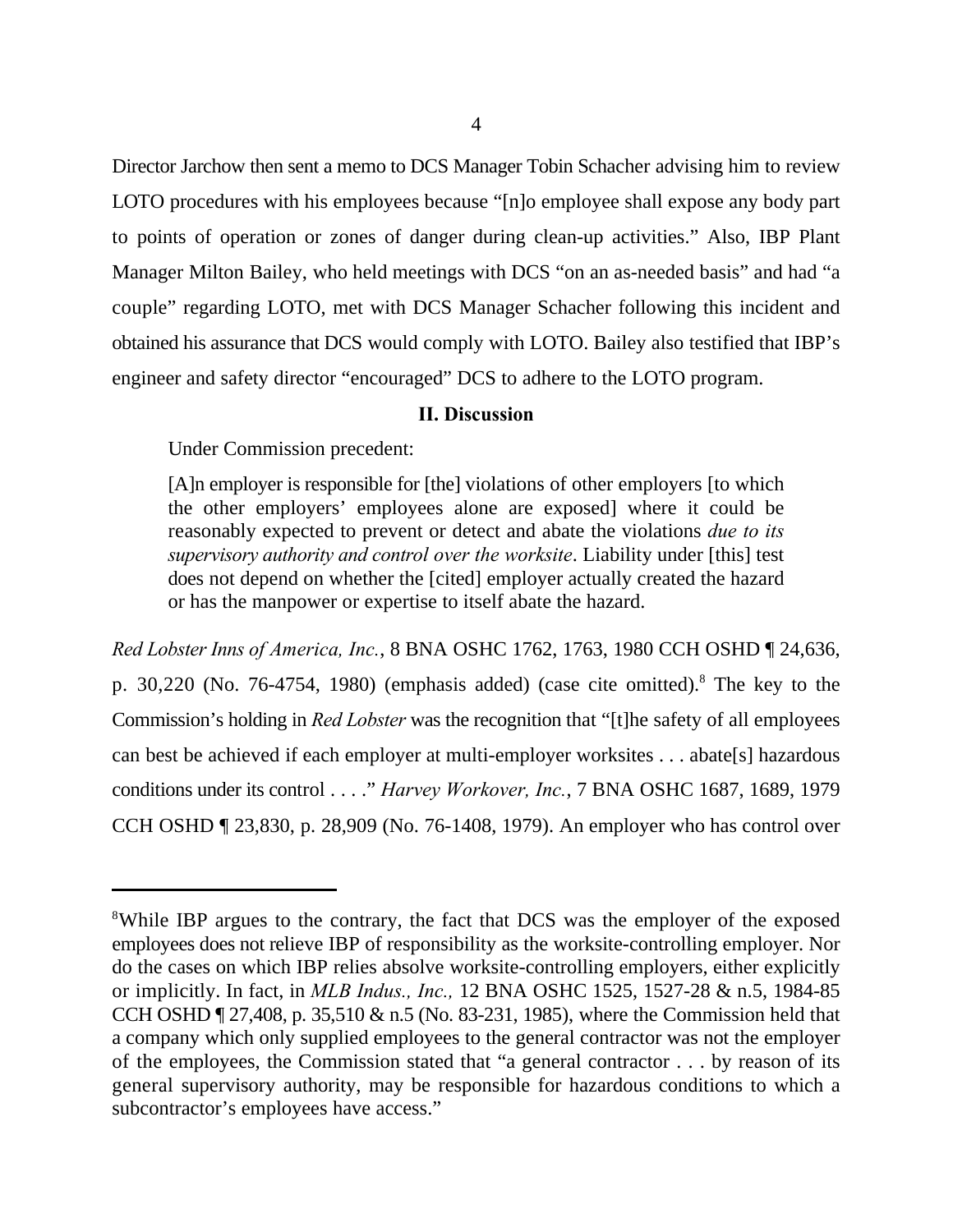an entire worksite must take whatever measures are "commensurate with its degree of supervisory capacity." *Marshall v. Knutson,* 566 F.2d 596 (8th Cir. 1977).<sup>9</sup>

The record in this case establishes that IBP had the supervisory authority and control over the worksite to have taken more steps toward achieving abatement of the cited hazards. *See Red Lobster,* 8 BNA OSHC at 1763, 1980 CCH OSHD at p. 30,220. As the sole owner of the plant, IBP had exclusive control over who entered and worked there, and IBP had the contractual authority to bar entry to the DCS employees who were violating LOTO requirements. IBP's contract with DCS also required DCS to implement safe practices including IBP's LOTO program with machine-specific LOTO procedures. In addition to retaining the ability to bar DCS employees, both the contract and the LOTO program indicated that DCS could be removed as a contractor for failure to comply with LOTO requirements.<sup>10</sup>

The analogy of worksite-controlling employers to general contractors on construction worksites is hardly "suspect," as the dissent claims. $11$  This is not the first time the

 $\alpha$ <sup>9</sup> According to the court, the "relevant factors" for determining responsibility are "(1) degree of supervisory capacity, (2) nature of the safety standard violation, (3) nature and extent of precautionary measures taken."

 $^{10}$ Our dissenting colleague mischaracterizes our decision as creating a form of "contractual" indemnity." The significance of the provisions of the contract in effect between IBP and DCS is that they provide strong evidence that IBP has the supervisory authority and control over the worksite to require DCS to follow safe LOTO procedures. As we discuss, however, in addition to the contract's specific provisions, indicia of control stem from other sources - including IBP's expertise, its physical control over the worksite, and its de facto relationship with the DCS.

 $11$ The Commission has repeatedly recognized that a general contractor and a subcontractor are both responsible for abatement of hazards on construction worksites. *See*, *e.g.*, *A/C Electric Co. v. OSHRC*, 956 F.2d 530, 534-35 (6th Cir. 1991); *Lee Roy Westbrook Constr. Co.*, 13 BNA OSHC 2104, 2105-06, 1987-90 CCH OSHD ¶ 28,465, pp. 37,694-95 (No. 85- 601, 1989); *Perini Corp.*, 6 BNA OSHC 1609, 1610, 1978 CCH OSHD ¶ 22,772, p. 27,493 (No. 13029, 1978); *Gelco Builders, Inc.*, 6 BNA OSHC 1104, 1105-06, 1977-78 CCH (continued...)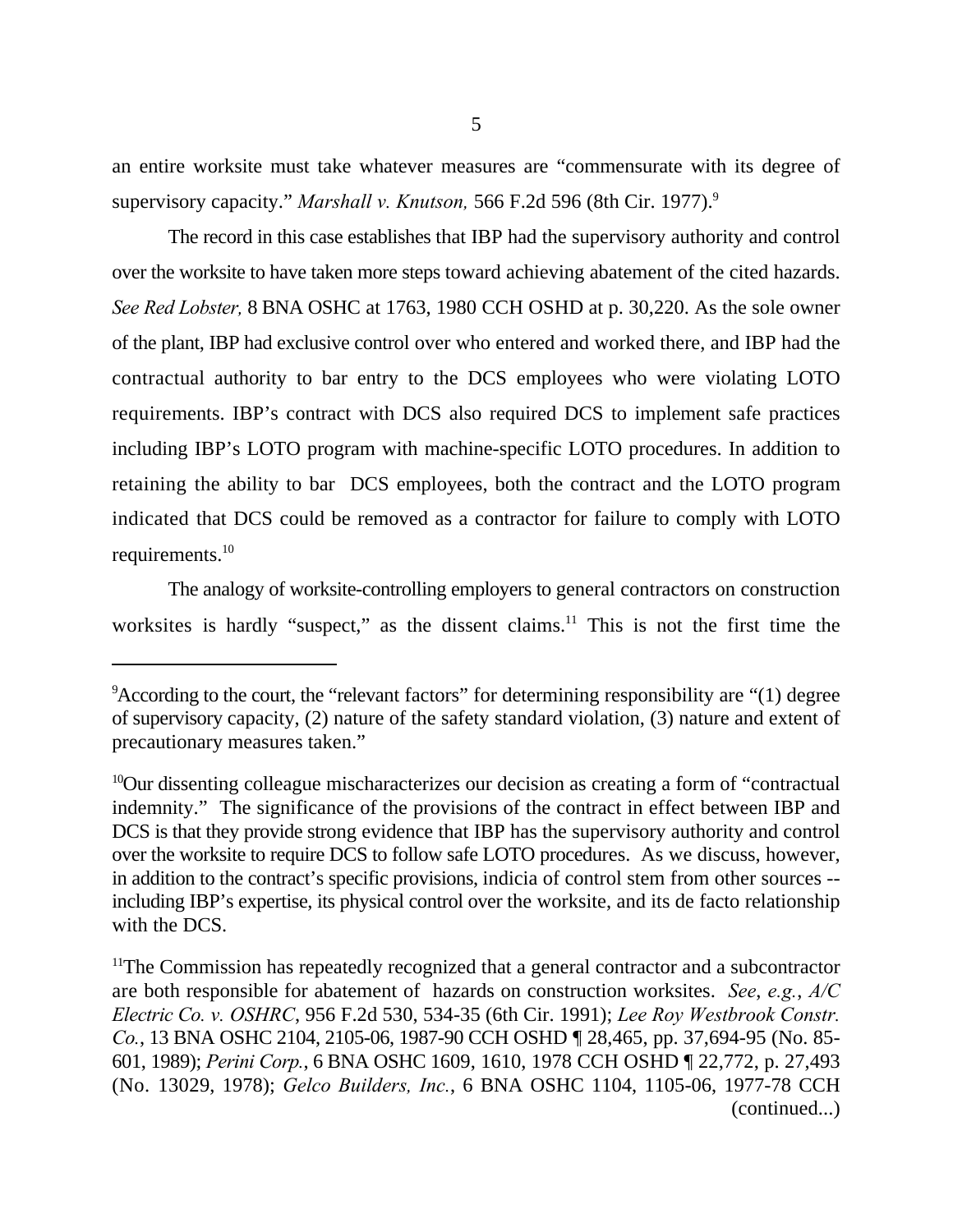Commission has noted that non-construction worksite-controlling employers are responsible for safety. *See Red Lobster,* 8 BNA OSHC at 1763, 1980 CCH OSHD at p. 30,220 (restaurant chain acting as construction jobsite superintendent)*; Harvey Workover*, 7 BNA OSHC at 1690, 1979 CCH OSHD at p. 28,909-10 (employer who owned barge worksite and controlled hazard owed duty to protect employee of another employer). *Cf. Rockwell Internatl. Corp.*, 17 BNA OSHC 1801, 1808, 1996 CCH OSHD ¶ 31,150, pp. 43,534-35 (No. 93-45, 1996) (multi-employer defense applied in non-construction context). Control and preventability are the keys to the applicability of the doctrine, not whether the employer is a general contractor. Furthermore, the DCS-IBP contract cannot be distinguished from a general contractor's relationship to its subcontractors on the basis that DCS has the ability to correct its own LOTO violations.<sup>12</sup> Indeed, in *Central of Georgia R.R. v. OSHRC*, 576 F.2d 620 (5th Cir. 1978), on which the dissent mistakenly relies, the Fifth Circuit held that "[i]f an employer does contract with a third party to maintain safe conditions, it is to be presumed that the employer can enforce the contract." 576 F.2d at 624. The court specifically rejected the view that the party who created and could have abated the hazards was the only logical party to hold responsible. 576 F.2d at 625( "even if Continental might have been cited, this would not necessarily have relieved Central of its duties").

 $11$ (...continued)

OSHD ¶ 22,353, pp. 26,940-41 (No. 14505, 1977).

 $12$ The general contractor/subcontractor relationship is itself, by definition, a relationship between two contractors and in that sense is also a bilateral contractual arrangement. However, the question is not whether the relationship is bilateral, but the nature of the control or supervisory authority the worksite-controlling contractor has. As we discuss, in this case the worksite-controlling contractor has substantial practical, expert, and contractual means of control. Moreover, a construction subcontractor cannot avoid, by relying on the general contractor's overall responsibility, whatever obligations it might otherwise have to abide by OSHA (or other safety laws). Thus, in the construction context the imposition of responsibility on a general contractor is typically in addition to that which the subcontractor retains.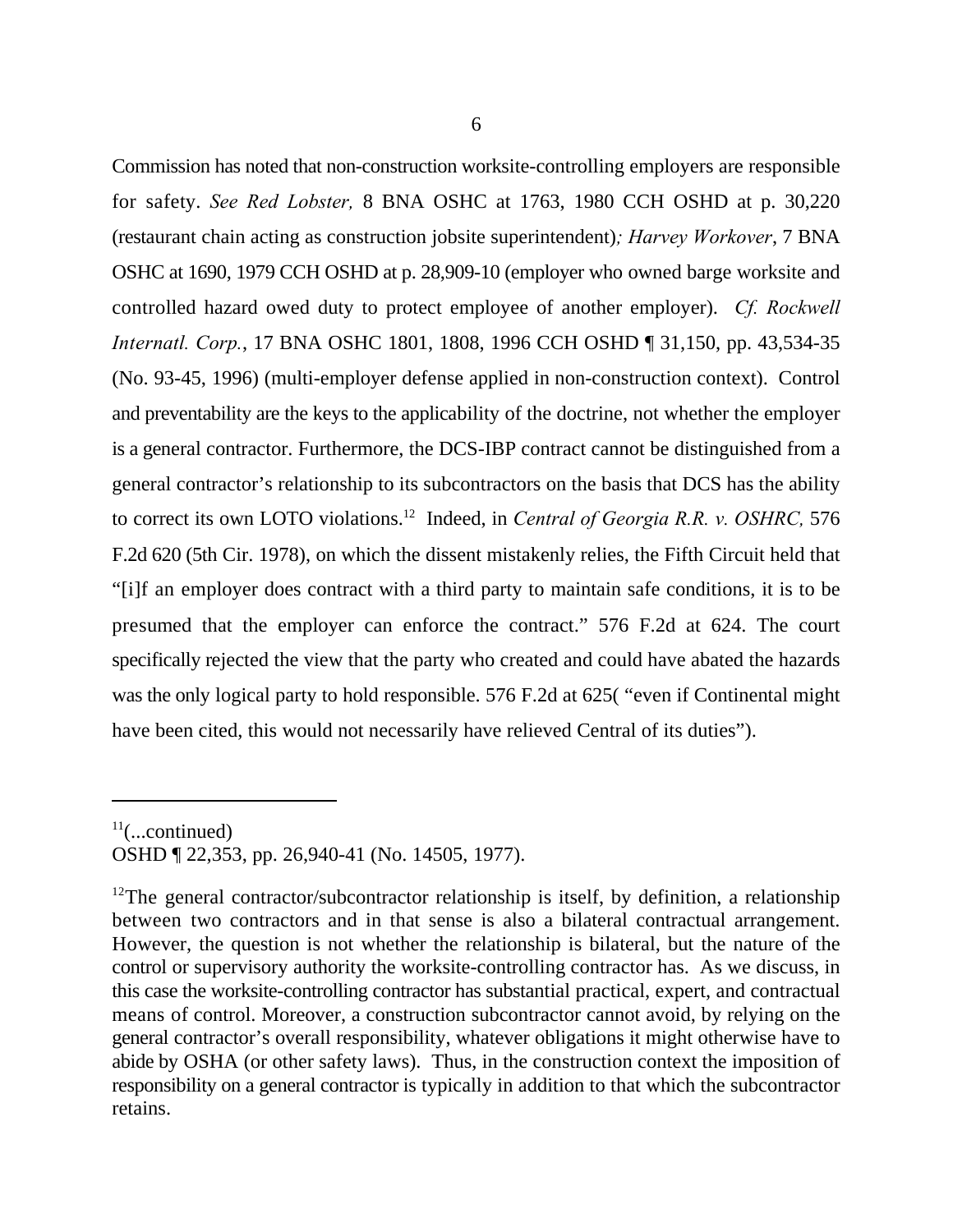Here, IBP was not the employer of the exposed employees. However, the fact that IBP owned the hazardous equipment and required another employer's employees (instead of its own) to work on the equipment required it to do what was "reasonably expected" to abate violations. *Red Lobster,* 8 BNA OSHC at 1763, 1980 CCH OSHD at p. 30,220. Specifically, IBP was required to exercise all of its control as a plant owner and as a contracting party to ensure that those employees were not exposed to known hazards. As the *Central of Georgia* court held, "An employer may carry out its statutory duties through its own private arrangements with third parties, but if it does so and if those duties are neglected, it is up to the employer to show why he cannot enforce the arrangements he had made." 576 F.2d at 625.

This is not a case where an employer hired a contractor on a one-time basis to execute a project either outside of its normal operations or requiring expertise that the employer did not possess. IBP hired DCS to perform a daily recurring task, integral to the plant's operations, that was formerly done by IBP employees, under a contract apparently intended to continue as long as IBP was satisfied with DCS' services. IBP's relationship with DCS was a close one. In order to monitor service quality and ensure plant compliance with USDA cleanliness specifications, IBP was in constant contact with DCS. By the time of the early 1993 fatality and the inspection in this case, IBP and DCS management personnel had been discussing DCS LOTO infractions periodically, possibly even daily, for three years.

Despite IBP's frequent contacts with DCS, DCS's employees flagrantly violated IBP's LOTO program and the OSHA standard. IBP was aware of these violations and of the serious safety hazards they posed to DCS's employees, but it did not exercise all means available to it under the contract to stop the violation. The contract held DCS responsible for LOTO compliance and gave IBP specific remedies for DCS' failure to comply. Ultimately, IBP could have suspended or terminated the contract. However, the dissent is mistaken in assuming that our decision compels IBP to resort immediately to contract termination. As an initial matter, IBP could have announced to DCS that it would begin to expel those DCS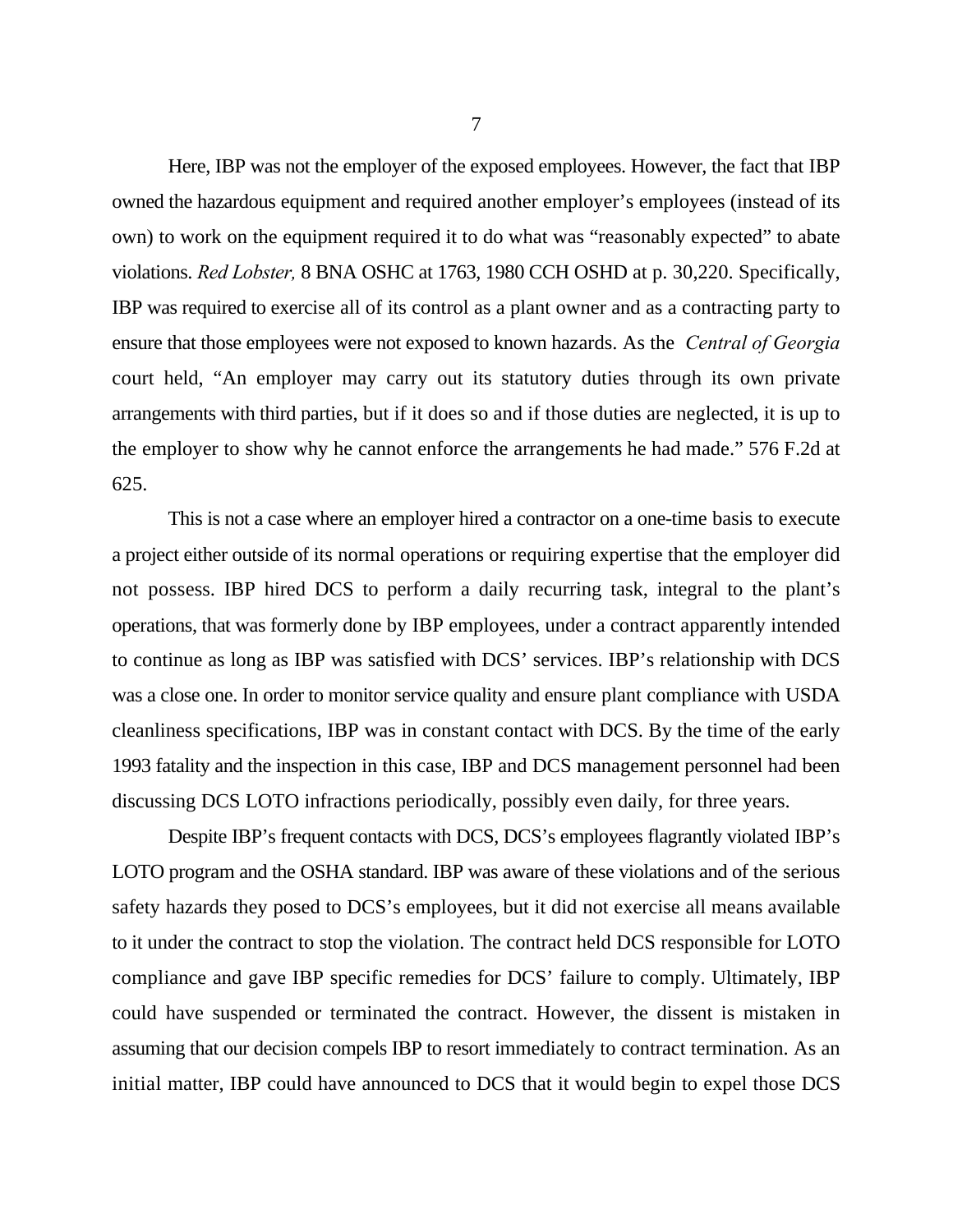employees who were observed repeatedly creating LOTO violations. If DCS' performance did not improve, IBP could have expelled recalcitrant DCS employees. The record shows that an independent contractor's employee was expelled at another IBP plant for violating IBP's LOTO program. IBP did not attempt to establish that any of the contract remedies such as barring employees or giving notice that the contract would be terminated if safety requirements were not achieved would have been economically infeasible or otherwise unrealistic.<sup>13</sup> We therefore find that IBP neglected to implement all of the control measures that it had available under the contract to obtain compliance by DCS.

Commission precedent on this point is not, as IBP claims, limited to violative conditions over which the cited employers had control because their own employees could abate the hazards.<sup>14</sup> Hazardous conduct by another employer's employees clearly is not beyond the reasonable control of all but the actual employer. For example, in *Knutson* the employees of Knutson's subcontractor had failed to equip their own scaffold with toeboards and guardrails and would have been expected to change their conduct when Knutson "communicate[d] the unsafe condition" to their employer, as the Commission required Knutson to do. 4 BNA OSHC 1759, 1760, 1762, 1976-77 CCH OSHD ¶ 21,185, pp. 25,479, 25,481 (No. 765, 1976) (Commission decision). In *Gil Haugan d/b/a Haugan Constr. Co.*, 7 BNA OSHC 2004, 1979 CCH OSHD ¶ 24,105 (No. 76-1512, 1979), the Commission required general contractor Haugan to exert its "supervisory capacity" to compel its subcontractor to install guardrails, an access ladder, and proper planks on a defective

<sup>&</sup>lt;sup>13</sup> Furthermore, IBP could have asked DCS for reports concerning how it was carrying out its supervisory and disciplinary responsibilities for LOTO compliance. *Compare Blount Intl. Ltd.,* 15 BNA OSHC 1897, 1900, 1991-93 CCH OSHD ¶ 29,854, p. 40,750 (No. 89-1394, 1992) (general contractor not "reasonably entitled to rely on" subcontractor because general contractor did not ask subcontractor for data regarding its inspections to ensure use of proper electrical equipment).

 $14$  IBP argues that multi-employer responsibility is only "applied in circumstances where the cited employer controls *a specific physical condition* at the site which poses a hazard to another employer's employees" (emphasis in the original).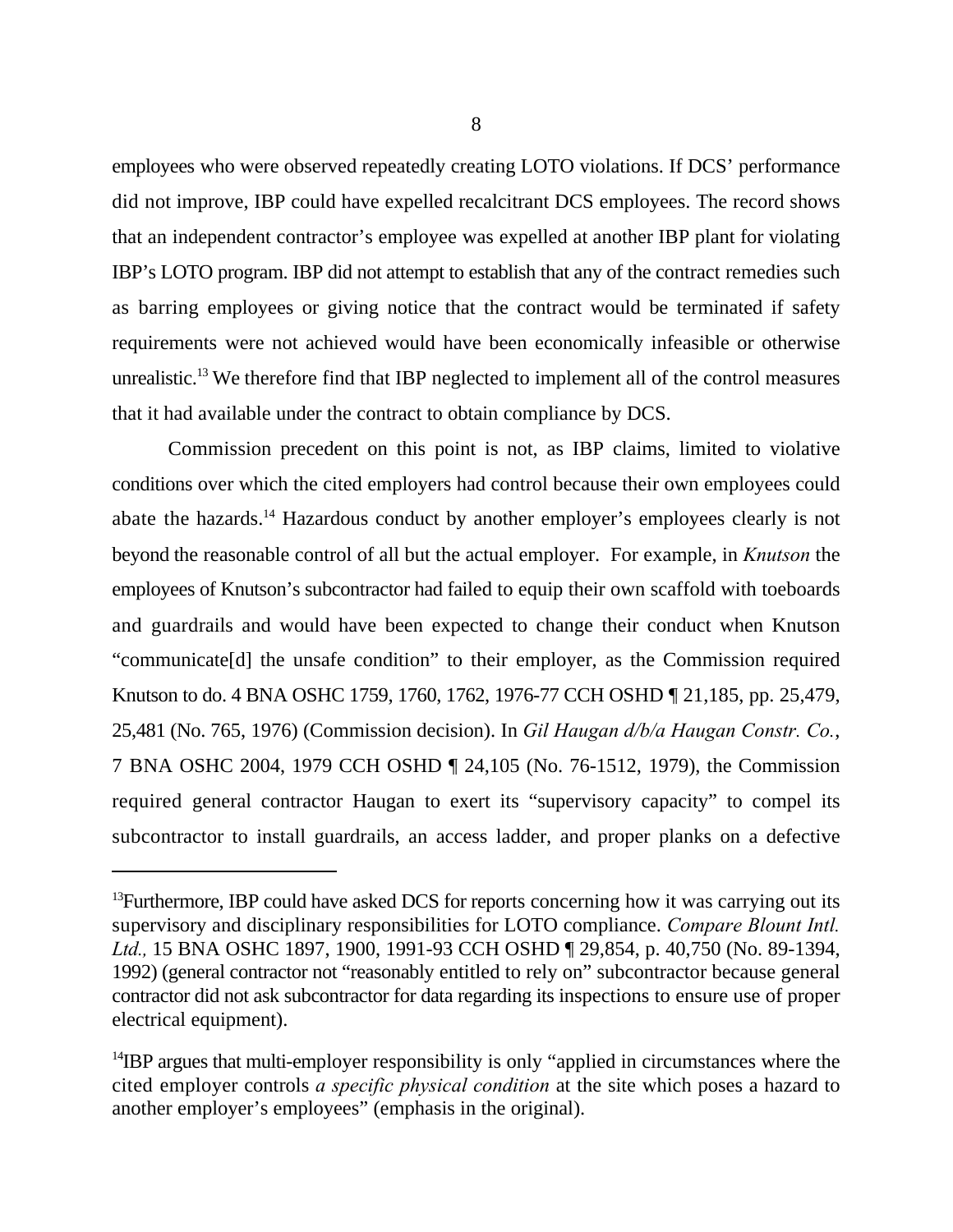scaffold. The subcontractor's employees would have to do the installation work — conduct that was the direct responsibility of their own employer, not Haugan. 7 BNA OSHC at 2005- 06, 1979 CCH OSHD at pp. 29,289-90. *See also Camden Drilling Co.,* 6 BNA OSHC 1560, 1561, 1978 CCH OSHD ¶ 22, 687, p. 27,382 (No. 14306, 1978) (barge owner responsible for compelling subcontractor to have its employees stop using their own defective fan and either repair it or remove it); *Blount Intl. Ltd.,* 15 BNA OSHC 1897, 1900, 1991-93 CCH OSHD ¶ 29,854, p. 40,750 (No. 89-1394, 1992) (general contractor must check on whether subcontractor is ensuring that its employees install proper electrical equipment). In sum, our case law requires an employer in IBP's position to take reasonable steps to induce another employer to alter the conduct of its employees and achieve abatement of hazards. Accordingly, we find that IBP had sufficient supervisory capacity to be legally responsible for the two citation items on review, which the judge affirmed on the basis of the parties' stipulation.

#### **III. Willfulness**

Still in dispute on review is whether the violations are properly characterized as willful. A willful violation<sup>15</sup> is characterized by intentional disregard or plain indifference to the Act's requirements. *Donovan v. Mica Constr. Co.,* 699 F.2d 431 (8th Cir. 1983). The Secretary made an initial showing of intentional disregard or plain indifference by establishing that the IBP plant managers who were aware of the DCS' LOTO infractions<sup>16</sup> did not take appropriate actions consistent with the IBP-DCS contract to stop the infractions.

 $15$ The Secretary's assertions in its review brief that the "violation was repeated" are apparently inadvertent. Judge Barkley did not make initial findings on willfulness (inasmuch as he vacated the citation items), but neither party seeks a remand, and one is unnecessary. *See Dover Elevator Co.,*16 BNA OSHC 1281, 1283 n.3, 1993-95 CCH OSHD ¶ 30,148, p. 41,477 n.3 (No. 91-862, 1993) (Commission authority to review evidence independently and make initial findings on disputed factual issues).

 $16$ Prior LOTO citation items that prompted IBP to implement a comprehensive LOTO program gave IBP an awareness of LOTO requirements.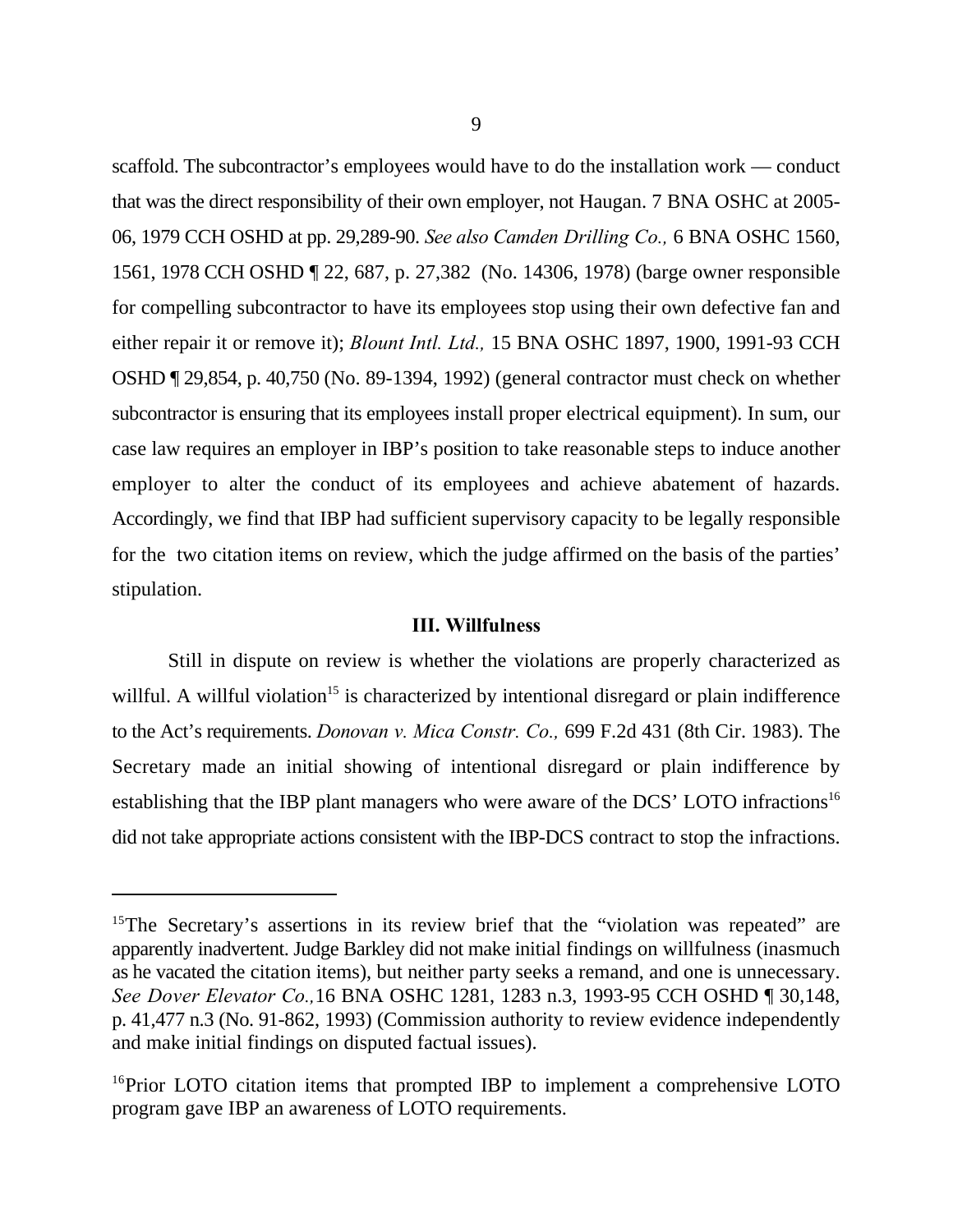*See Morrison-Knudsen Co./Yonkers Contrac. Co.,* 16 BNA OSHC 1105, 1126-27, 1993-95 CCH OSHD ¶ 30,048, pp. 41,284-85 (No. 88-572, 1993) (employer who knew of hazardous exposure failed to implement abatement measures stated in safety program, which evidenced awareness of applicable OSHA requirements). However, IBP demonstrated a good faith belief that it was complying with the law by consistently stopping unsafe DCS employees and reporting their LOTO violations to DCS supervisors. Moreover, although IBP "tolerated slipshod and hazardous LOTO practices by DCS," as the Secretary contends, the record does not show that "IBP *ceased* its efforts" to correct DCS, as the Secretary also contends (emphasis in original). We therefore find that IBP's measures, though not entirely effective or complete, demonstrate sufficient good faith to negate intentional disregard and plain indifference. *See J.A. Jones Constr. Co.,* 15 BNA OSHC 2201, 2209-12, 1991-93 CCH OSHD ¶ 29,964, p. 41,029-31 (No. 87-2059, 1993); *Asbestos Textile Co.,* 12 BNA OSHC 1062, 1063, 1984-85 CCH OSHD ¶ 27,101, p. 34,948 (No. 79-3831, 1984).<sup>17</sup>

## **IV. Penalties**

In assessing penalties, the Commission gives due consideration to the size of the employer's business, the employer's prior history and good faith, and the gravity of the cited violations. *J.A. Jones,* 15 BNA OSHC at 2214, 1991-93 CCH OSHD at 41,033. Here, we have a large employer with a history of several serious citation items affirmed within the last three years. IBP demonstrated some good faith by consistently informing DCS of the

 $17$ Unlike the Secretary (SRB 27-28), we do not rely on the record in the case against DCS because it is not in evidence here.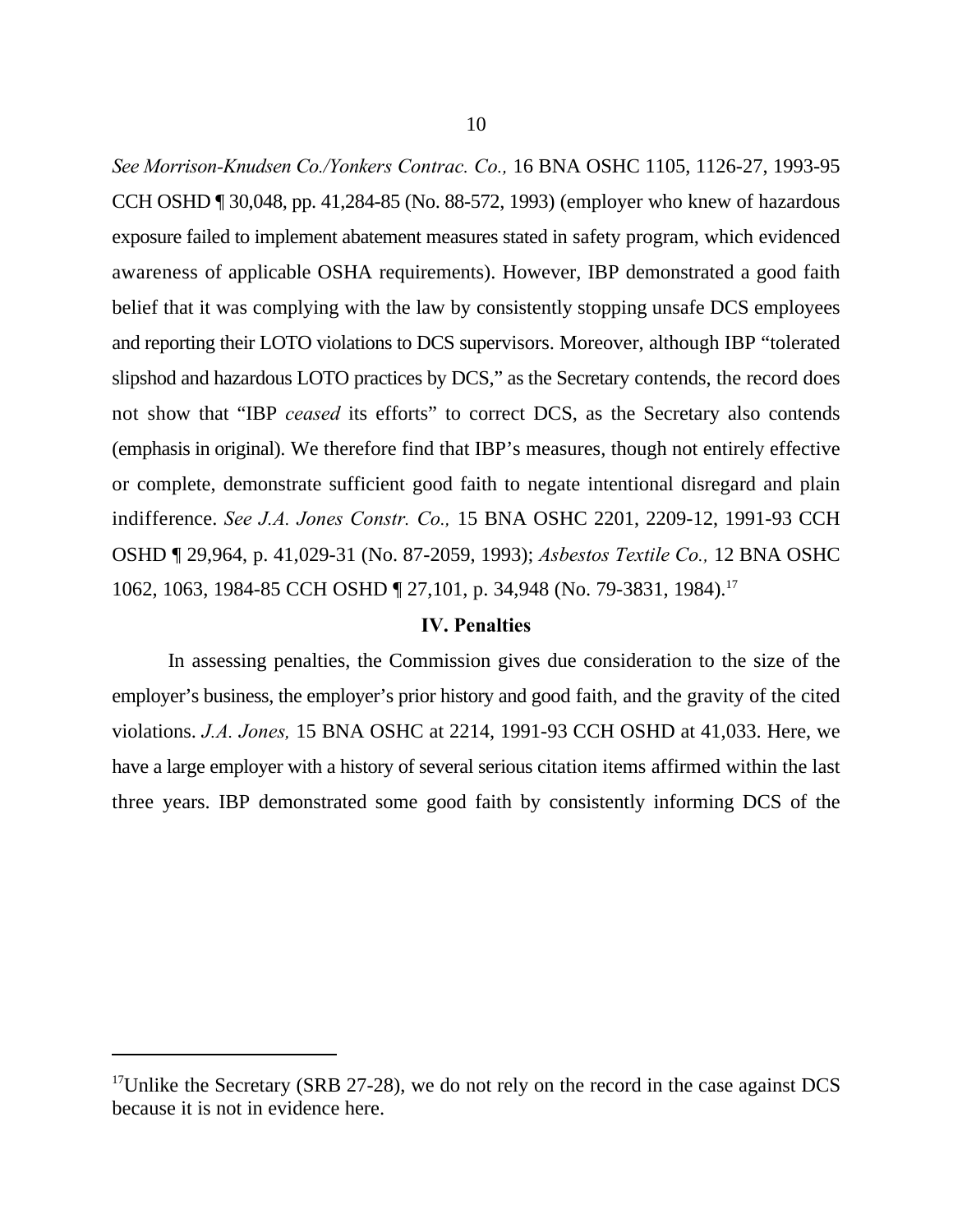dangerous situation, yet IBP permitted it to go on for three years. The gravity of the LOTO violations cited in this case was high in view of the strong potential for serious physical harm or death. We assess two \$7,000 penalties for serious violations.

/s/

Stuart E. Weisberg Chairman

 $\sqrt{s}$ /

Daniel Guttman Commissioner

Dated: April 18, 1997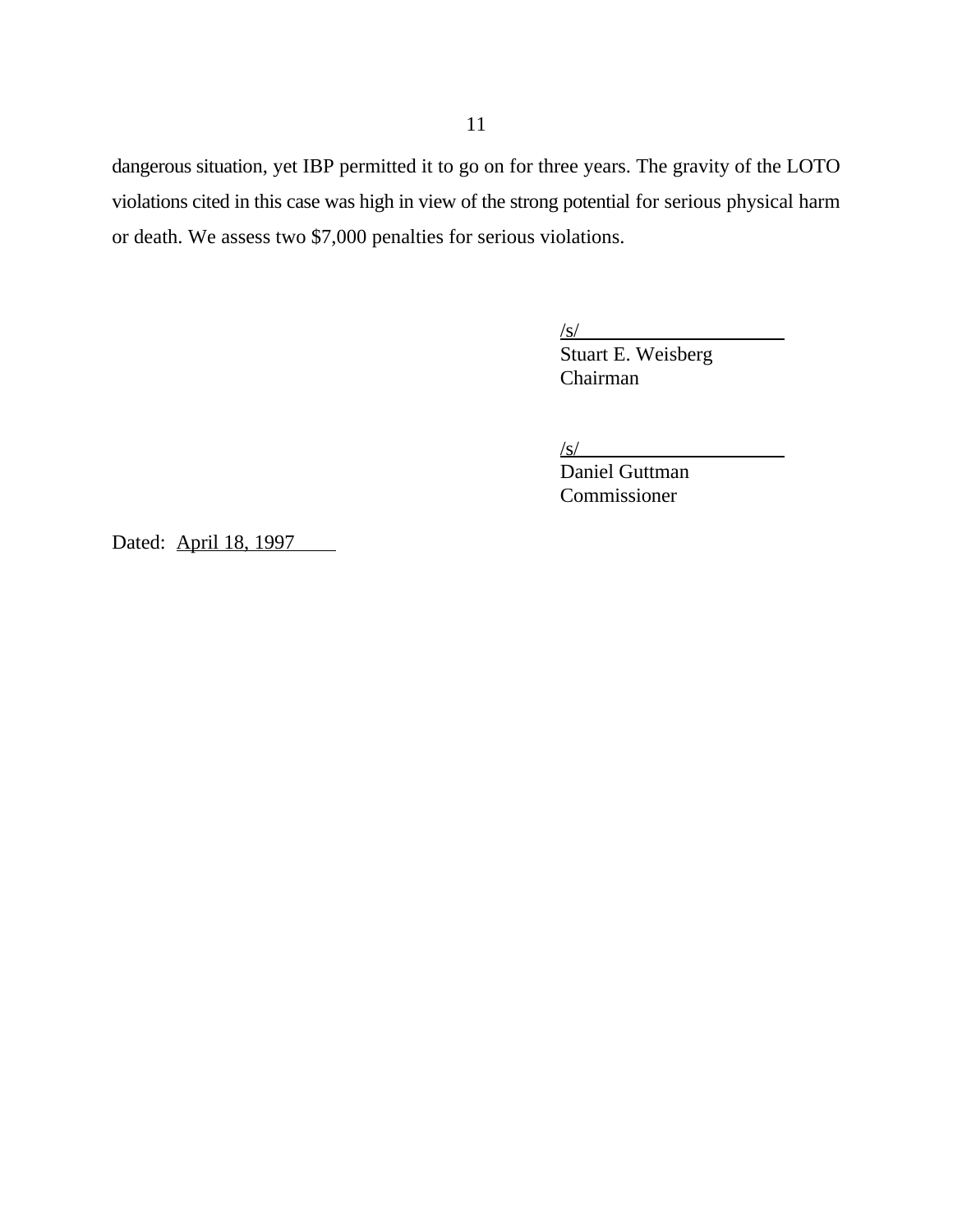MONTOYA, Commissioner, dissenting:

By this decision, the majority has found IBP responsible, under the lockout/tagout ("LOTO") standard, for exposing the employees of its subcontractor DCS to conditions created and controlled entirely by DCS. The majority has thus created a form of contractual indemnity that significantly expands the Commission's case law on multi-employer liability. *See Grossman Steel & Aluminum Corp.*, 4 BNA OSHC 1185, 1188-89, 1975-76 CCH OSHD ¶ 20,691, p. 24,791 (No. 12775, 1976). Such an expansion is entirely unwarranted here. Though IBP had no direct authority to supervise the working conditions of DCS's employees, IBP did take appropriate and reasonable measures to ensure that their working conditions were safe. The majority's conclusion that IBP should nonetheless have suspended the DCS contract in order to comply with the OSH Act by is unsupported by the facts and without precedent in Commission case law.

This case does not involve machinery which was defective or unsafe through design, construction, or installation. Rather, it concerns the conduct of DCS's employees, who removed a guard and then failed to lock the machine out in contravention of the LOTO standard; in other words, it involves a hazard created through the unsafe acts of DCS's employees. It is well-established, however, that an employer is not an insurer of safe work practices by employees and is responsible only for conduct which it could reasonably prevent through the implementation, communication, and enforcement of work rules conforming to the requirements of the relevant OSHA standards. *Forging Indus. Assn. v. Secretary of Labor*, 773 F.2d 1436, 1450 (4th Cir. 1985) (en banc); *Prestressed Systems, Inc.*, 9 BNA OSHC 1864, 1868-69, 1981 CCH OSHD ¶ 25,358, p. 31,500 (No. 16147, 1981). The elements of an effective safety program include work rules adequate to prevent the violative condition, communication of those rules to employees, a system for monitoring and discovering infractions of the rules, and effective enforcement when infractions occur. *Nooter Constr. Co.*, 16 BNA OSHC 1572, 1578, 1993-95 CCH OSHD ¶ 30,345, p. 41,841 (No. 91-237, 1994); *H.E. Wiese, Inc.*, 10 BNA OSHC 1499, 1505, 1982 CCH OSHD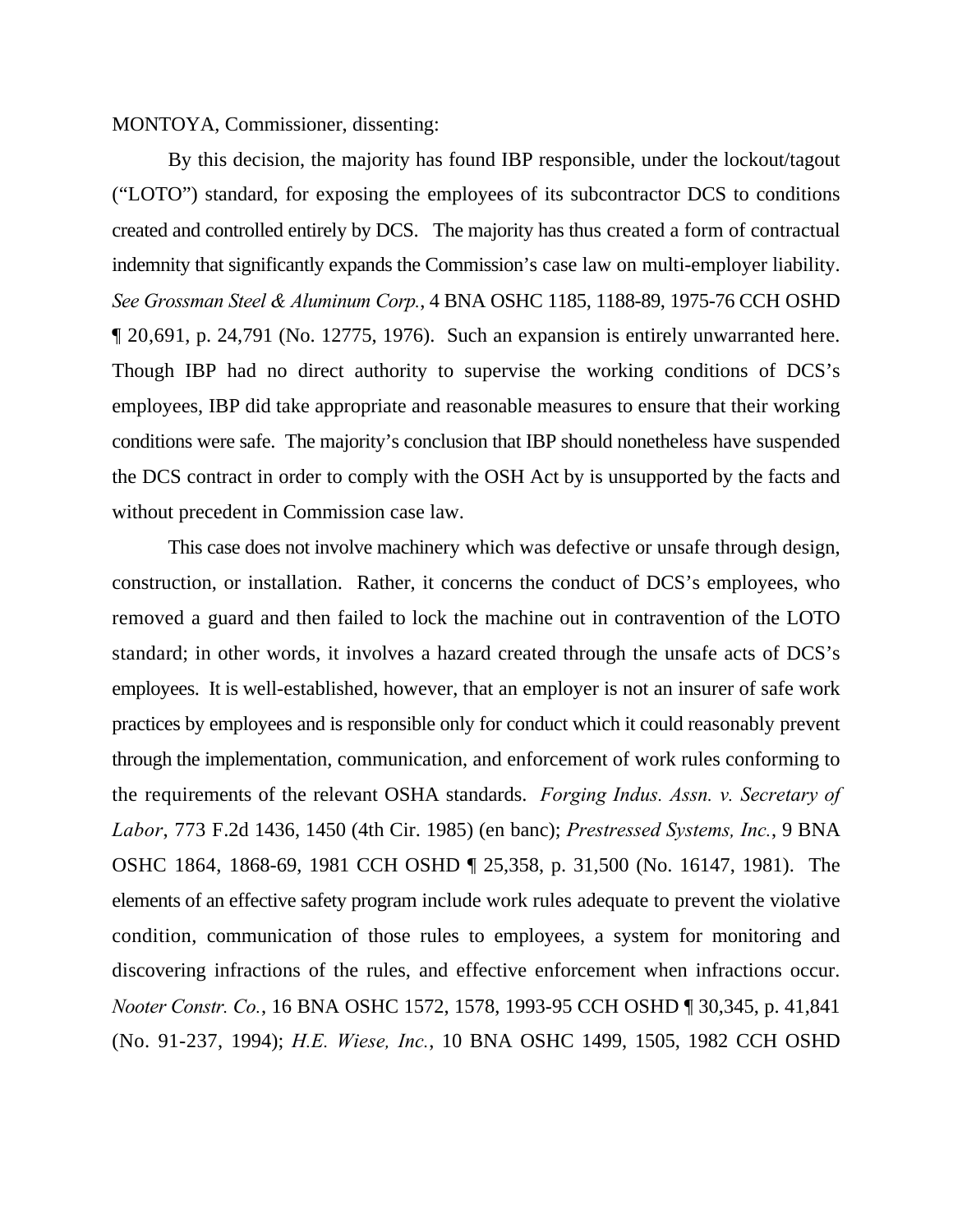¶ 25,985, p. 32,614 (No. 78-204, 1982), *aff'd without published opinion*, 705 F.2d 449 (5th Cir. 1983).

There is no dispute that IBP maintained a written LOTO policy that was specifically applicable to independent contractors and that, in accordance with its provisions, was disseminated to DCS. The policy required that contractors such as DCS establish a safety program and enforce compliance by their employees with IBP's requirements. There is also no dispute that IBP's policy was consistent with the Secretary's LOTO standard at issue here. Put another way, the facts establish that IBP furnished DCS with sufficient guidance to allow DCS to come into compliance with the cited OSHA standard. Moreover, as the majority indicates, IBP regularly monitored DCS's compliance, brought all observed violations to the attention of DCS's management, and had conferred with DCS regarding infractions of IBP's LOTO policy as recently as ten days prior to this accident. Despite IBP's ongoing efforts to ensure that the required safety program was implemented, the majority complains that "it did not exercise all means available to it under the contract to stop the violation."

Indeed, the only criterion of an effective safety program that IBP failed to implement is the element of enforcement through disciplinary measures sufficient to ensure compliance. In this case, however, the only exposed employees were those of DCS. The Secretary does not contend, nor does the majority conclude, that DCS was empowered to levy disciplinary action directly against DCS's employees, and, as noted above, IBP mandated that DCS take appropriate steps to enforce compliance by its employees. Rather, the majority concludes that IBP should have exercised its rights to rescind or suspend its contract with DCS. Thus, as the majority decision recognizes, terminating its contract was the only means by which IBP could have effectively exerted control over the actions of DCS or its employees.

In imposing this obligation on IBP, the majority refers to the principles the Commission originally established for apportioning liability on multi-employer worksites in the construction industry. A general contractor is responsible for violative conditions it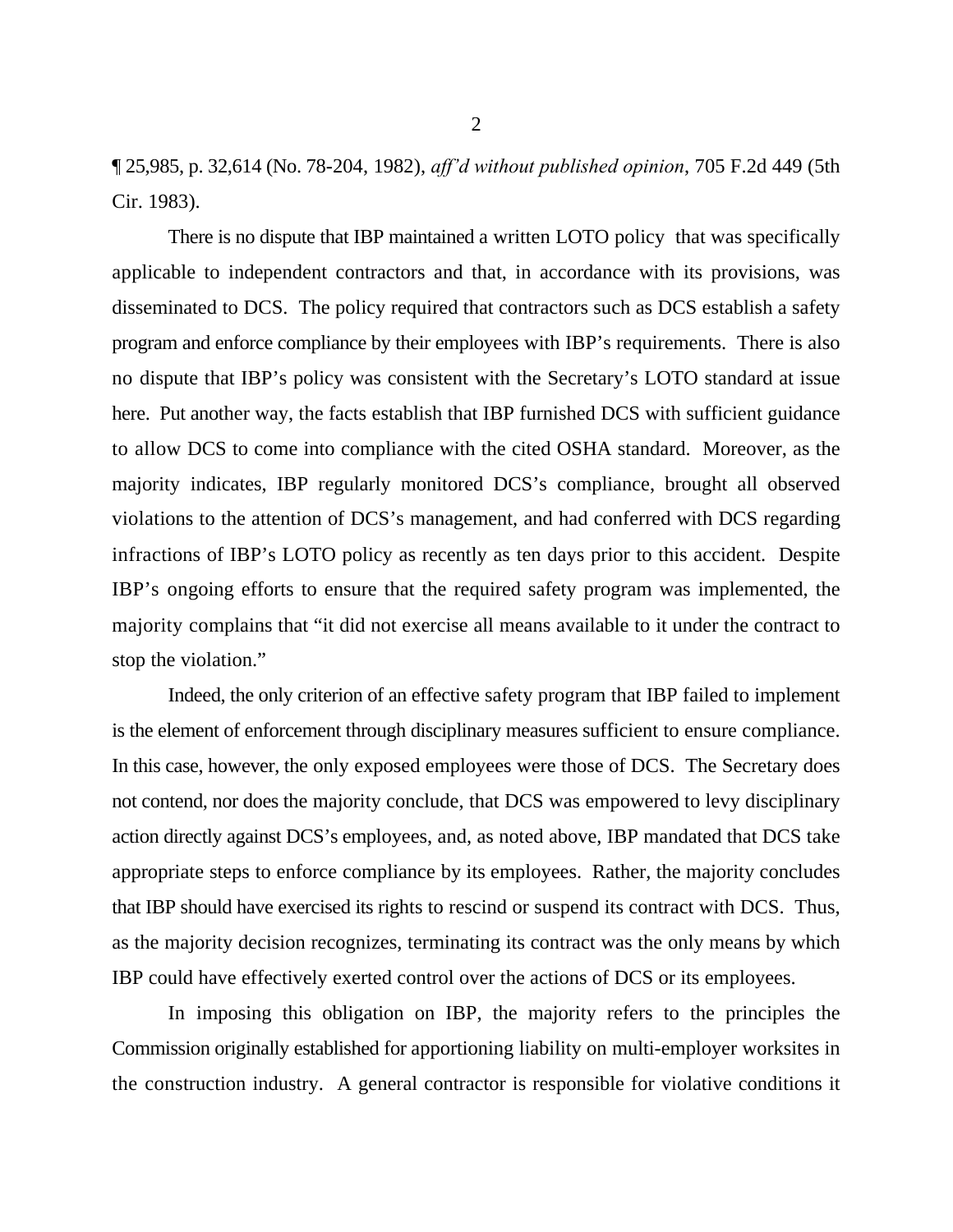could reasonably have prevented or corrected through its overall supervisory authority over the worksite, whereas subcontractors who cannot directly abate hazardous conditions to which their employees are exposed must take other reasonable measures to protect their employees. *Grossman Steel & Aluminum.* While the Commission has generally held that these principles are equally applicable to multi-employer worksites in non-construction contexts, such as this case, *Harvey Workover, Inc.*, 7 BNA OSHC 1687, 1688-89, 1979 CCH OSHD ¶ 23,830, pp. 28,908-09 (No. 76-1408, 1979), the Administrative Law Judge here, James H. Barkley, properly concluded that the Commission has never found liability under the Act based solely on the ground that the cited employer should have terminated its contract with an independent contractor.

Indeed, Commission precedent on this issue is contrary to the majority's decision. In *Grossman* itself, the Commission observed that "as a general rule," it would not require the employer having exposed employees to remove its employees from the vicinity of the hazard, characterizing this as "an unrealistic alternative." 4 BNA OSHC at 1189 n.7, 1975-76 CCH OSHD at p. 24,791 n.7. *See Lee Roy Westbrook Constr. Co.*, 13 BNA OSHC 2101, 2104, 1987-90 CCH OSHD ¶ 28,464, p. 37,692 (No. 84-9, 1989) ("Commission precedent does not require . . . a stoppage of work"). Even assuming, as the majority suggests, that IBP as the owner of the facility is analogous to a general contractor on a construction site because it had overall authority over the worksite, IBP still would not be compelled to terminate the contract under Commission case law. In *Flint Engg. & Constr. Co.*, 15 BNA OSHC 2052, 2056, 1991-93 CCH OSHD ¶ 29,923, p. 40,854 (No. 90-2873, 1992), the Commission held that a construction contractor responsible for a work area, but whose own employees were not exposed, "would not be expected to . . . demand that other employer's employees clear the worksite altogether." The Commission reached the same conclusion in *Willamette Iron & Steel Co.*, 5 BNA OSHC 1478, 1977-78 CCH OSHD ¶ 21,839 (No. 12516, 1977) a case involving the converse of the situation presented here but otherwise factually similar. In *Willamette* an employer that had contracted with the Navy to refurbish a vessel was cited for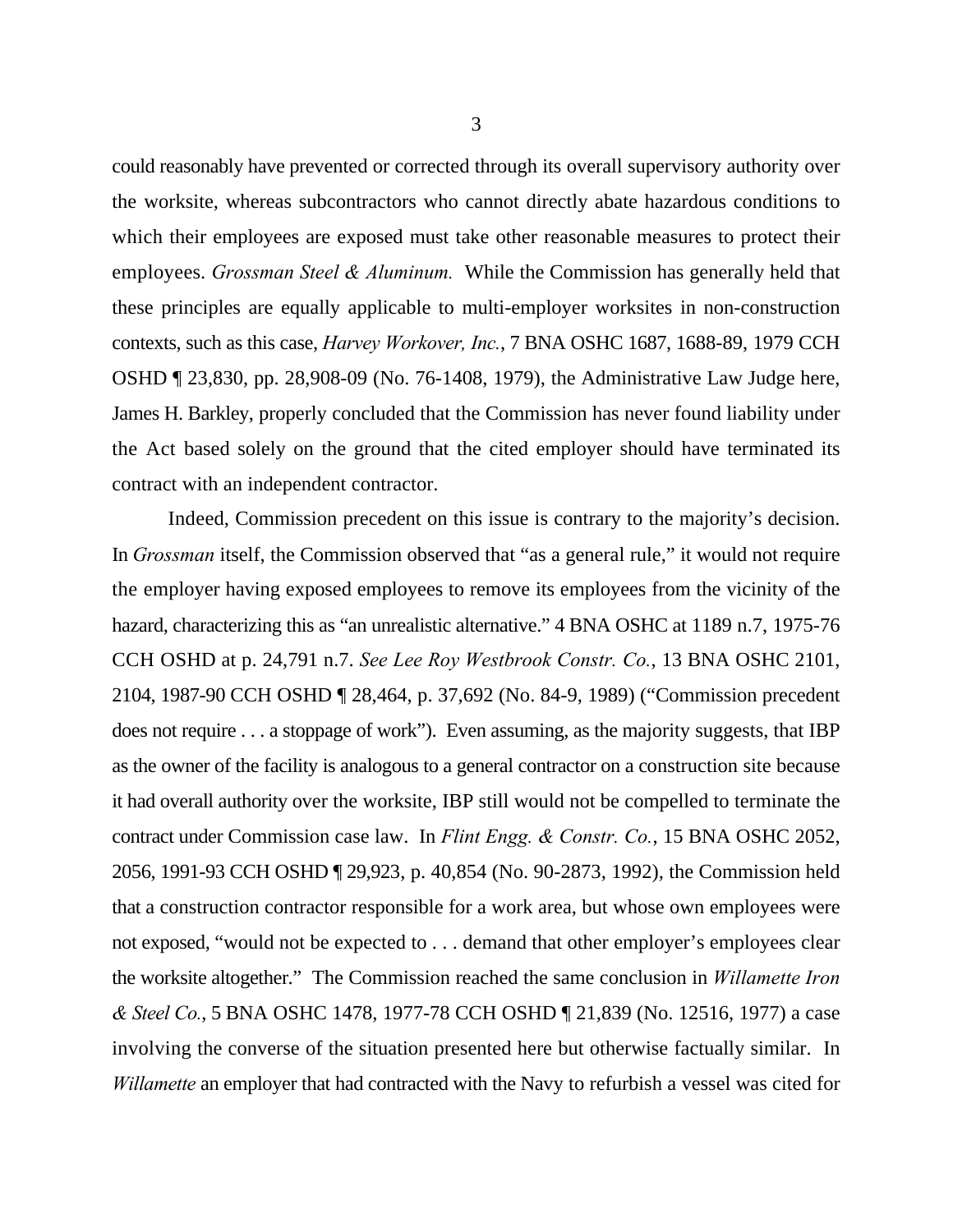poor housekeeping conditions created by naval personnel. The Commission concluded that the employer's repeated complaints to the Navy were sufficient to discharge its duty to its employees and specifically concluded that a work stoppage or slowdown would have been "generally inappropriate." *Id.* at 1480, 1977-78 CCH OSHD at p. 26,291.

Moreover, the majority's analogy to the duty conferred on general contractors through their overall supervisory authority over the worksite to correct or obtain correction of hazards created by subcontractors is itself suspect.<sup>1</sup> As the Fifth Circuit observed in *Central of Georgia R.R. v. OSHRC*, 576 F.2d 620 (5th Cir. 1978), "[a] bilateral arrangement [between a manufacturing facility and a contractor hired to perform work in that facility] does not fit easily into the mold of the relationship between a general contractor and a subcontractor." *Id.* at 622. One distinction the court noted is that construction worksites having a number of contractors present issues of skill and expertise as well as jurisdictional limitations that realistically may prevent contractors other than the general contractor from correcting hazards to which their employees are exposed. *Id*. at 623. In this case, however, DCS was clearly capable of correcting or preventing occurrences of the hazard and repeatedly assured IBP it would do so. Indeed, rather than construing IBP's position as analogous to that of a general contractor simply because it happens to be the owner of the facility where the violations occurred, I find it equally appropriate to consider IBP in effect as an equivalent independent contractor having no greater duty than simply bringing the hazardous conditions

<sup>&</sup>lt;sup>1</sup>The cases the majority cites in support of this conclusion are distinguishable. In *Camden Drilling Co.*, 6 BNA OSHC 1560, 1978 CCH OSHD ¶ 22,687 (No. 14306, 1978), the cited employer's employee was exposed to a hazard created by an independent contractor, and the case was decided based on an employer's duty to its own employees. Although *Harvey Workover, Inc.*, 7 BNA OSHC 1687, 1979 CCH OSHD ¶ 23,830 (No. 76-1408, 1979) acknowledged the principle that an employer who has overall authority over the worksite is responsible for the exposure of employees of other contractors, the cited employer's employees also were exposed in that case as well. *Red Lobster Inns of America, Inc.*, 8 BNA OSHC 1762, 1980 CCH OSHD ¶ 24,636 (No. 76-4754, 1980) is itself a construction worksite and therefore does not directly support the extension of the principles established for construction projects to other worksites on which more than one employer is present.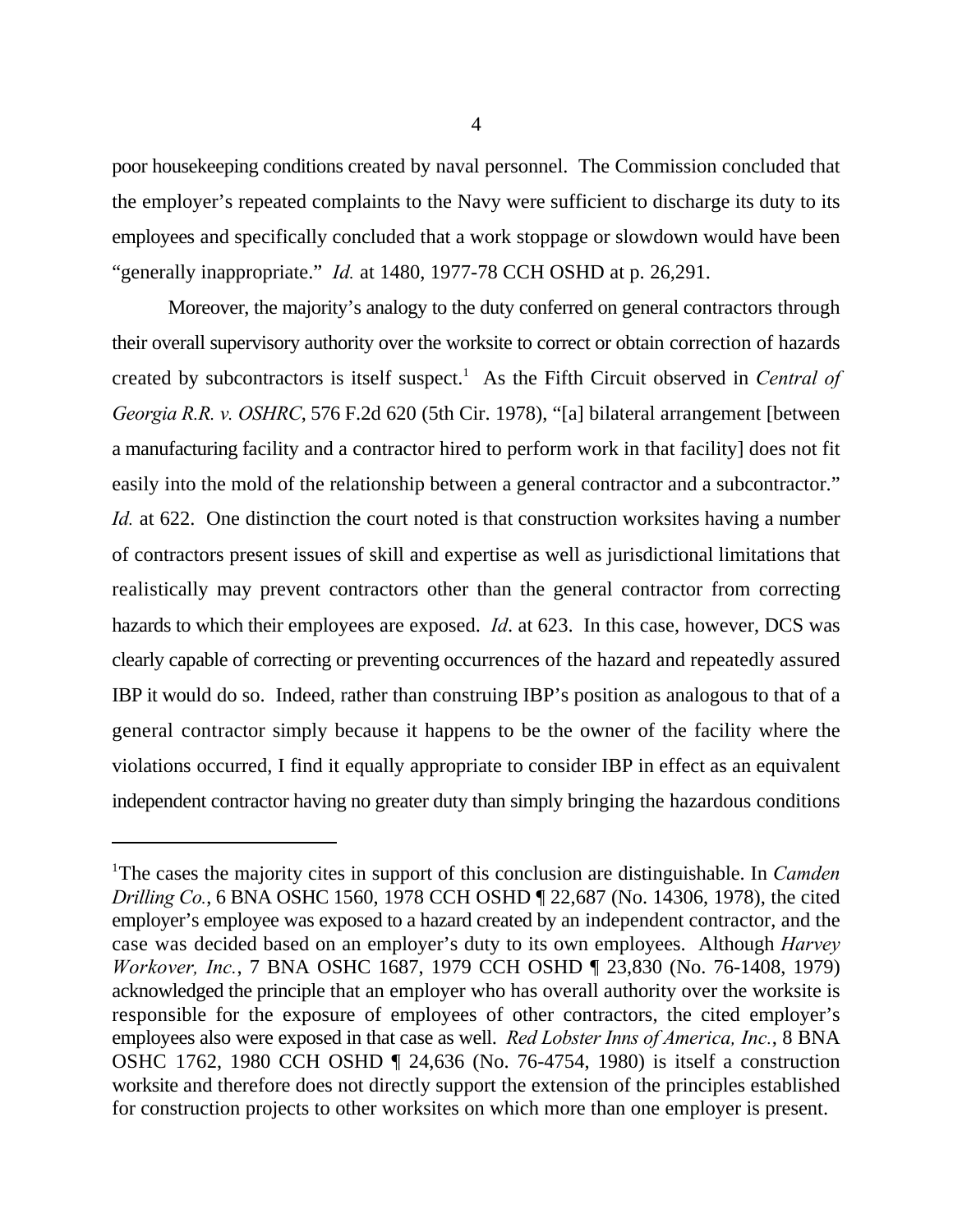to DCS's attention and insisting that they be corrected. *See Lewis & Lambert Metal Contrac., Inc.*, 12 BNA OSHC 1026, 1984-85 CCH OSHD ¶ 27,073 (No. 80-5295-S, 1984) (cited employer's repeated oral and written communications to the contractor having the capability to correct the hazardous conditions are sufficient to satisfy the goals of the Act); *Willamette Iron & Steel*. 2

Ultimately, the result reached by the majority in this case stands on its head the principle that liability on a multi-employer worksite should be placed on the employer in the best position to correct hazardous conditions. *See Electric Smith, Inc. v. Secretary of Labor*, 666 F.2d 1267, 1273 (9th Cir. 1982). Rather than treating suspension of a contract as a tool to be used to obtain compliance by an employer whose employees are exposed to hazards created by a different employer, as did the court in *Central of Georgia*,<sup>3</sup> the majority converts it into a means of imposing liability on an employer such as IBP that has not only demonstrated a strong commitment to safety in general but has implemented a safety program designed to protect against the hazards at issue here. Not only is the majority's disposition unsupported by the case law, but the result it reaches here is counterproductive to employee safety as well. By requiring IBP to terminate its contract with DCS after its extensive efforts to compel compliance by DCS were unsuccessful, the majority effectively removes any incentive for IBP to undertake such measures in the first place. Under the rule announced by the majority, an employer in IBP's position would be more likely simply to cease doing

<sup>&</sup>lt;sup>2</sup>Emphasizing that "the Act does not make employers the insurers of employee safety," the Commission found it "ludicrous for [the Secretary] to contend that the daily attempts by [the employer] to obtain the cooperation of the Navy were not sufficiently persistent." 5 BNA OSHC at 1479-80, 1977-78 CCH at p. 26,291-92.

<sup>&</sup>lt;sup>3</sup>The employer cited in *Central of Georgia* was a railroad whose employees were working on tracks located within a manufacturing facility owned by Continental Can Corporation. The railroad's contract with Continental Can permitted it to suspend operations in the event Continental Can did not maintain the tracks in a safe condition. The court concluded that the railroad was required to exercise this contractual provision as a means of protecting *its own* employees.